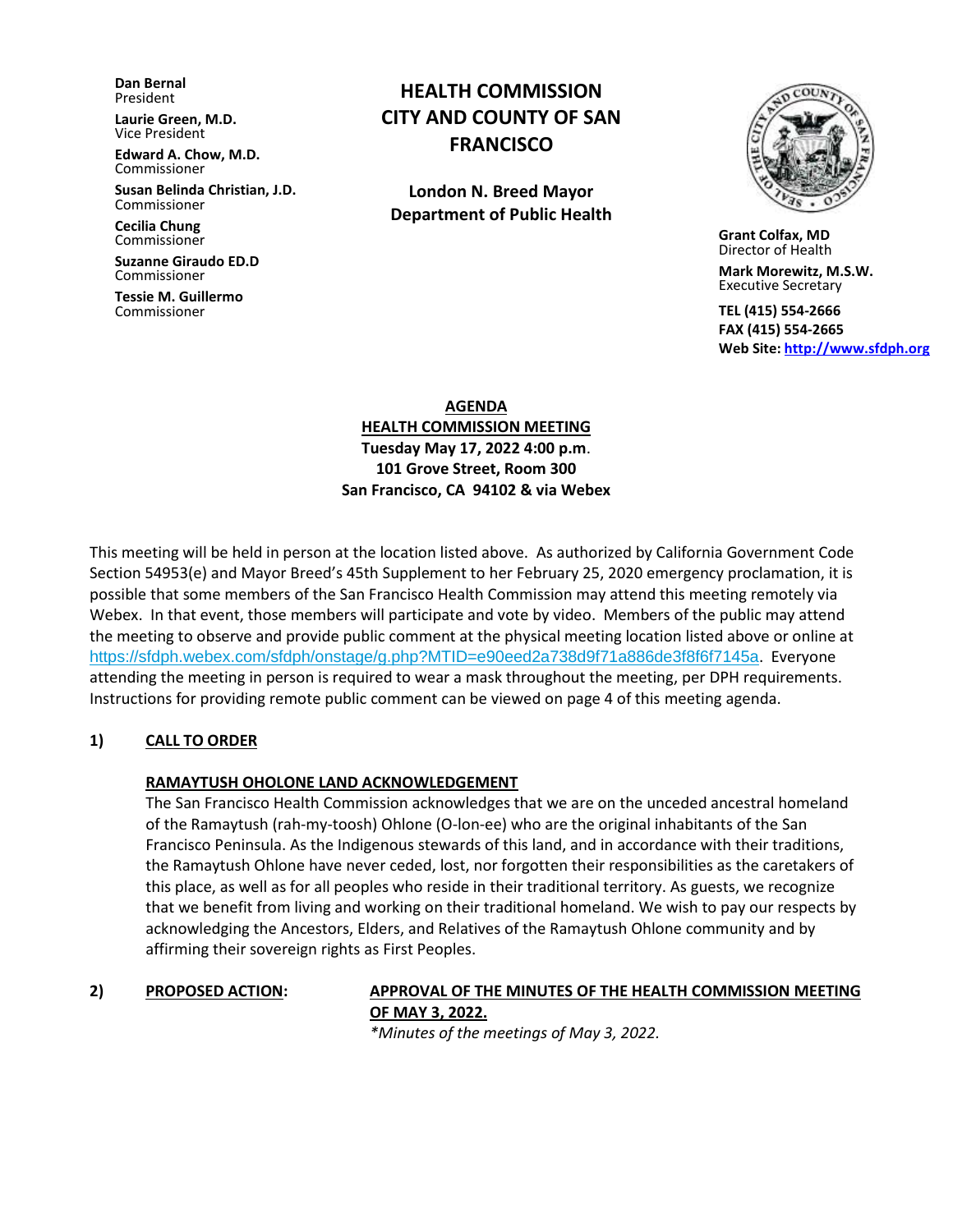# **3) FOR DISCUSSION: DIRECTOR'S REPORT**

(Grant Colfax MD, DPH Director of Health)

- Legislation
- Programs
- Budget
- Departmental News
- Announcements
	- \**Director's Report*

#### **4) FOR DISCUSSION: COVID-19 UPDATE**

(Grant Colfax MD, DPH Director of Health)

THE HEALTH COMMISSION WILL HEAR AN UPDATE ON DPH COVID-19-RELATED ACTIVITIES AND A VACCINE UPDATE.

### **5) GENERAL PUBLIC COMMENT**

AT THIS TIME, MEMBERS OF THE PUBLIC MAY ADDRESS THE COMMISSION ON ITEMS OF INTEREST TO THE PUBLIC THAT ARE WITHIN THE SUBJECT MATTER JURISDICTION OF THE COMMISSION THAT ARE NOT ON THIS MEETING AGENDA. WITH RESPECT TO AGENDA ITEMS, YOUR OPPORTUNITY TO ADDRESS THE COMMISSION WILL BE AFFORDED WHEN THE ITEM IS REACHED IN THE MEETING. EACH MEMBER OF THE PUBLIC MAY ADDRESS THE COMMISSION FOR UP TO THREE MINUTES. THE BROWN ACT FORBIDS A COMMISSION FROM TAKING ACTION OR DISCUSSING ANY ITEM NOT APPEARING ON THE POSTED AGENDA, INCLUDING THOSE ITEMS RAISED AT PUBLIC COMMENT. PLEASE SEE PAGE 4 OF THIS AGENDA FOR INFORMATION REGARDING INSTRUCTIONS FOR MAKING PUBLIC COMMENT.

# **6) FOR DISCUSSION: LAGUNA HONDA HOSPITAL AND REHABILITATION CENTER UPDATE**

(Michael Phillips, MHA, FACHE, LHH CEO)

THE HEALTH COMMISSION WILL DISCUSS A LHH UPDATE.

**7) FOR ACTION: DPH USAGE OF GRANT AGREEMENTS AND PROPOSED SOLICITATION WAIVER PROCESS**

(Michelle Ruggels, Director of the SFDPH Business Office) THE HEALTH COMMISSION WILL CONSIDER A SOLE SOURCE WAIVER REQUEST APPROVAL PROCESS FOR LIMITED CIRCUMSTANCES WHEN A NEW GRANT AGREEMENT WILL NOT BE SUBJECT TO A SOLICITATION PROCESS. THIS ITEM WAS PRESENTED AT THE MAY 3, 2022 FINANCE AND PLANNING COMMITTEE MEETING. APPROVAL IS REQUESTED.

# **8) FOR DISCUSSION: DPH REVENUE AND EXPENDITURE 3 rd QUARTER REPORT**

(Jenny Louie, DPH CFO)

THE HEALTH COMMISSION WILL DISCUSS THE DPH REVENUE AND EXPENDITURE  $3^{\text{\tiny RD}}$  QUARTER REPORT.

## **9) FOR DISCUSSION: DPH BEHAVIORAL HEALTH SERVICES UPDATE**

(Hillary Kunins, MD, MPH, Director of BHS and Mental Health SF) THE HEALTH COMMISSION WILL DISCUSS A DPH BHS UPDATE.

## **10) FOR DISCUSSION: TENDERLOIN CENTER OVERVIEW AND UPDATES**

(Krista Gaeta, MSW, Director Tenderloin Response for DPH) THE HEALTH COMMISSION WILL DISCUSS A TENDERLOIN CENTER UPDATE.

# **11) FOR DISCUSSION: COMMUNITY AND PUBLIC HEALTH COMMITTEE UPDATE**

THE COMMITTEE CHAIR WILL GIVE A BRIEF UPDATE ON MATTERS DISCUSSED AND/OR RECOMMENDATIONS MADE IN THIS COMMITTEE INCLUDING SUGARY DRINKS TAX DISTRIBUTOR TAX UPDATE AND A DPH BHS INTERNSHIP PIPELINE UPDATE.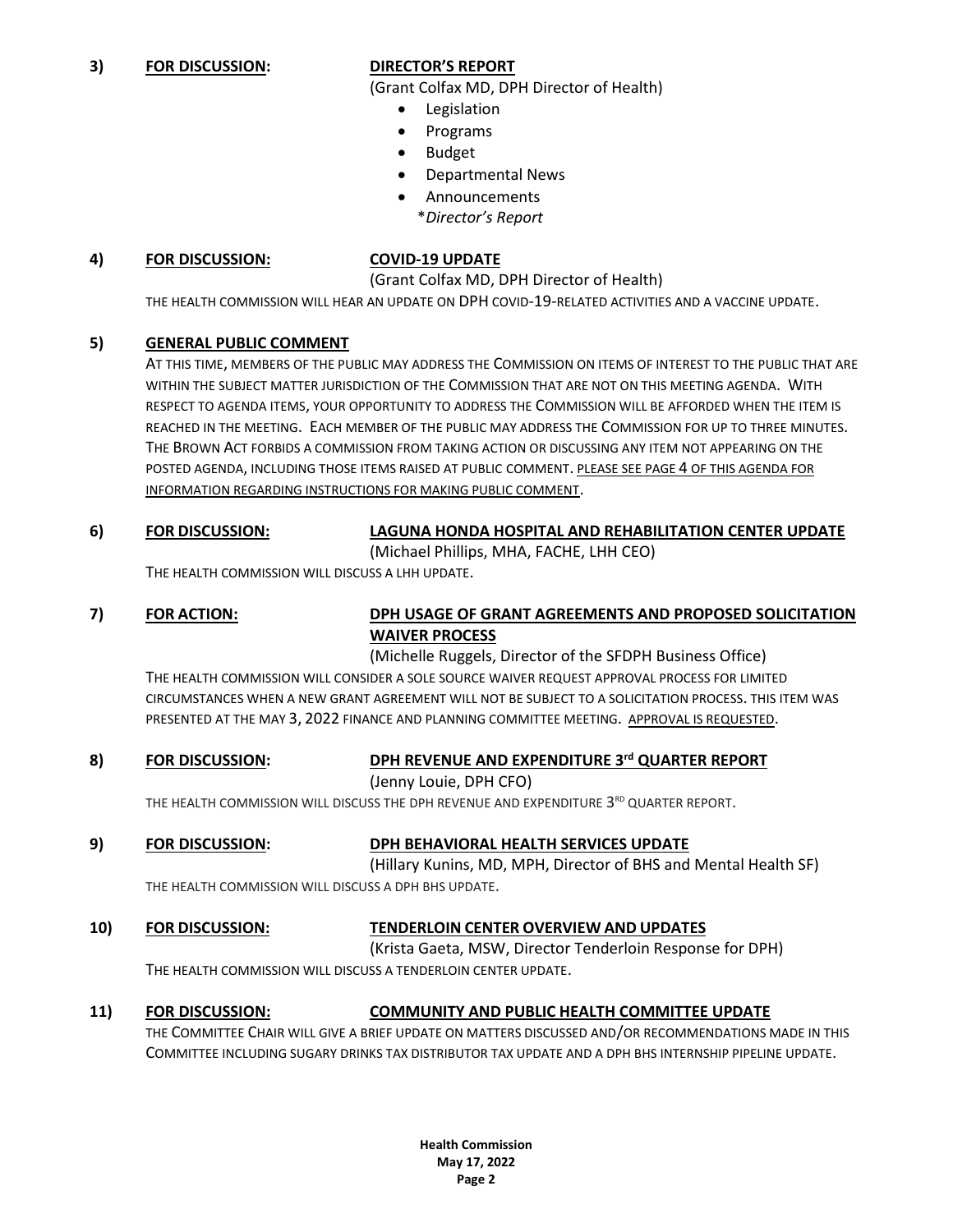# **12) OTHER BUSINESS:**

OPPORTUNITY WHEN COMMISSIONERS, THE DIRECTOR, AND THE PUBLIC MAY BRING UP TOPICS FOR DISCUSSION, PROVIDING THAT ANY ACTION IS DELAYED UNTIL PROPER NOTICE CAN BE GRANTED.

# **13) FOR DISCUSSION: JOINT CONFERENCE COMMITTEE AND OTHER COMMITTEE REPORTS**

THE HEALTH COMMISSION WILL HEAR A BRIEF SUMMARY OF THE MAY 10, 2022 LHH JCC MEETING.

# **14) ADJOURNMENT**

\* Explanatory documents are available at the Health Commission Office, 101 Grove Street, Room #309, telephone 554-2666. If any materials related to an item on this agenda have been distributed to the Health Commission after distribution of the agenda packet, those materials are available for public inspection at the Health Commission Office at the address above during normal business hours.

# **Accessible Meeting Policy**

American Sign Language interpreters and readers and/or language interpreters are available with advance notice of three business days. The Department of Public Health will make every effort to accommodate requests for sound enhancement systems and alternative formats for meeting minutes and agendas. Please make these requests as far in advance as possible. For all requests contact the Health Commission office at 554-2666. Late requests will be honored if possible.

In order to assist the City's efforts to accommodate persons with severe allergies, environmental illnesses, multiple chemical sensitivity or related disabilities, attendees at public meetings are reminded that other attendees may be sensitive to various chemical based products. Please help the City to accommodate these individuals.

## **Cell Phone and/or Sound Producing Electronic Device Usage at Hearings**

The ringing of and use of cellular phones, pagers and similar sound producing electronic devices are prohibited during public meetings. Please be advised that the Chair/President may order the removal from the meeting room of any person(s) responsible for the ringing or use of a cell phones, pagers, or other similar sound producing electronic devices (Sunshine Ordinance 67A.1).

## **Know Your Rights under the Sunshine Ordinance**

Government's duty is to serve the public, reaching its decisions in full view of the public. Commissions, boards, councils and other agencies of the City and County exist to conduct the people's business. This ordinance assures that deliberations are conducted before the people and that City operations are open to the people's review.

For more information on your rights under the sunshine ordinance or to report a violation of the ordinance, contact the Sunshine Ordinance Task Force Administrator by mail to, 1 Dr. Carlton b. Goodlett Place, Room 244, San Francisco, CA 94102, by phone at (415) 554-7724, by fax at (415) 554-7854 or by email at [sotf@sfgov.org.](mailto:sotf@sfgov.org) Citizens may obtain a free copy of the Sunshine Ordinance by contacting the Sunshine Ordinance Task Force or by printing Chapter 67 of the San Francisco Administrative Code on the Internet, at [http://www.sfbos.org/sunshine.](http://www.sfbos.org/index.aspx?page=4459)

Government's duty is to serve the public, reaching its decision in full view of the public. Commissions, boards, councils and other agencies of the City and County exist to conduct the people's business. This ordinance assures that deliberations are conducted before the people and that City operations are open to the people's review. For more information on your rights under the Sunshine Ordinance or to report a violation of the ordinance, contact Administrator, by mail to Sunshine Ordinance Task Force, 1 Dr. Carlton B. Goodlett Place,

> **Health Commission May 17, 2022 Page 3**